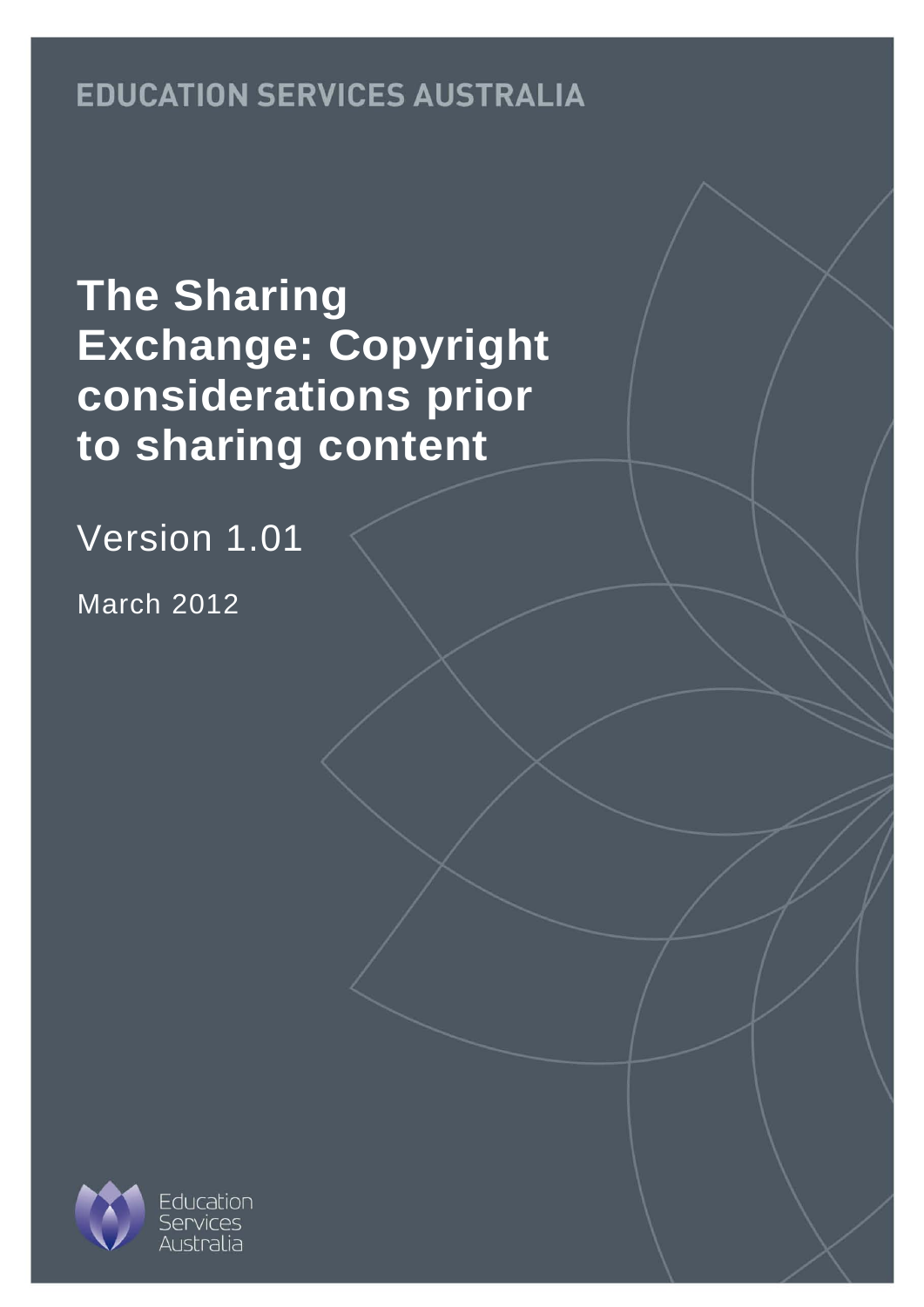The Sharing Exchange: Copyright considerations prior to sharing content

#### **Disclaimer**

The material contained in *The Sharing Exchange: Copyright considerations prior to sharing content* is for general information purposes only. Any use of the material is at your own risk. To the extent permitted by law, Education Services Australia will not be liable for any loss or damage suffered as a result of any party relying upon this *The Sharing Exchange: Copyright considerations prior to sharing content*.

© **Education Services Australia 2012 Version 1.01**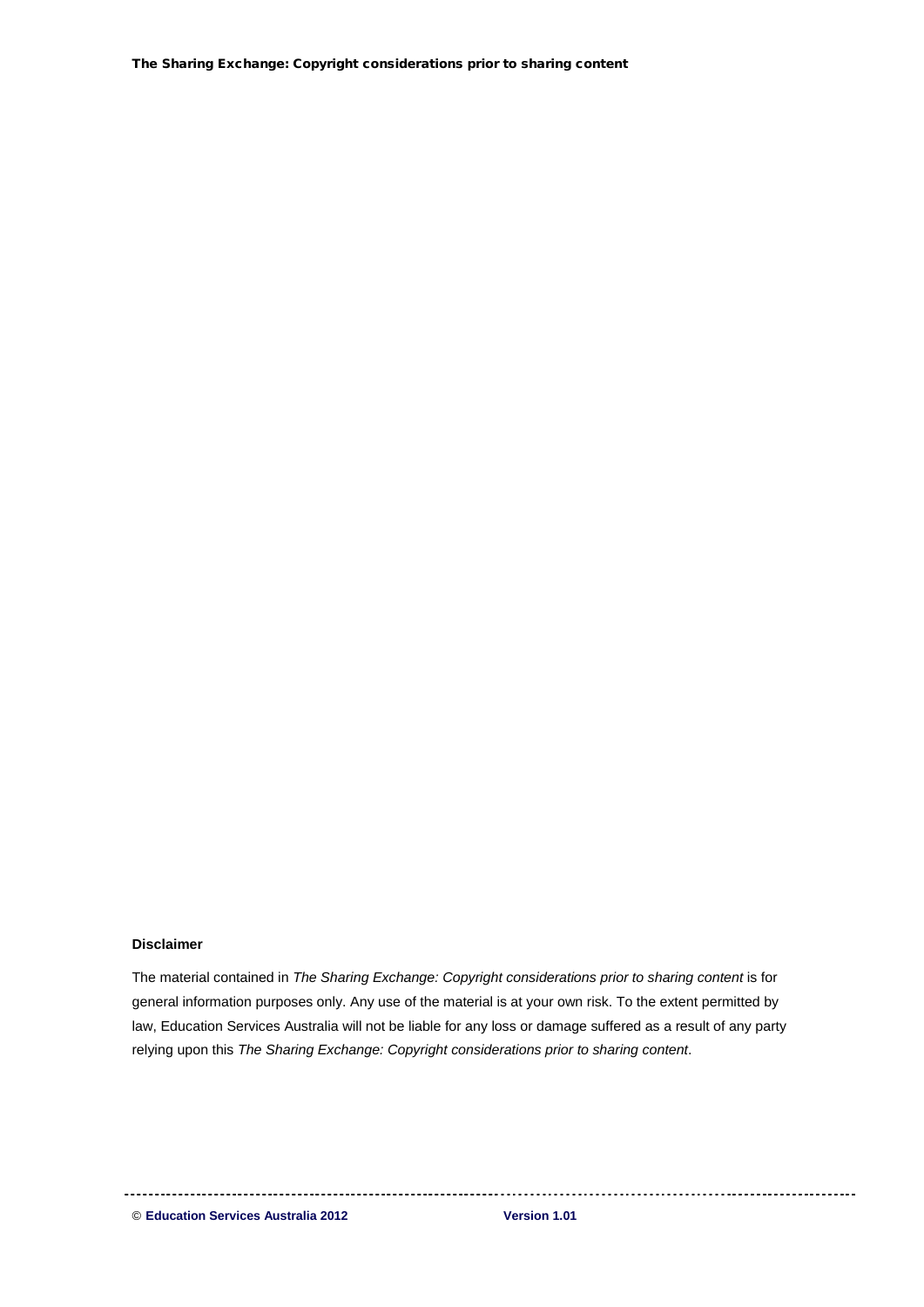### **Contents**

| 1.0 |       |  |
|-----|-------|--|
| 1.1 |       |  |
| 2.0 |       |  |
| 3.0 |       |  |
| 3.1 |       |  |
| 3.2 |       |  |
|     | 3.2.1 |  |
| 3.3 |       |  |
| 3.4 |       |  |
| 4.0 |       |  |
| 4.1 |       |  |
|     | 4.1.1 |  |
|     | 4.1.2 |  |
| 4.2 |       |  |
| 4.3 |       |  |
| 5.0 |       |  |
| 5.1 |       |  |
| 5.2 |       |  |
| 5.3 |       |  |
|     | 5.3.1 |  |
|     | 5.3.2 |  |
| 6.0 |       |  |
| 7.0 |       |  |
|     |       |  |
|     |       |  |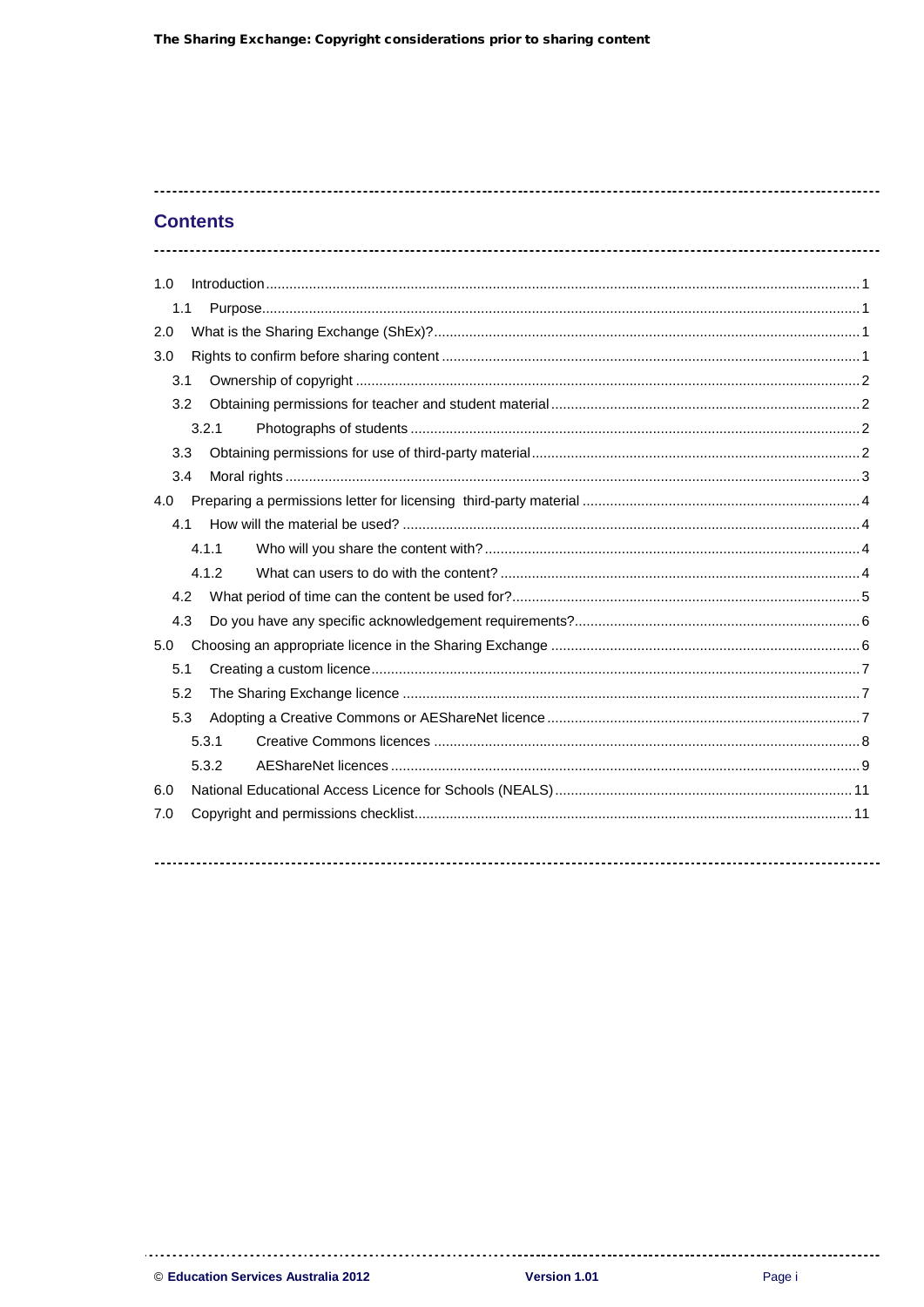# <span id="page-3-0"></span>**1.0 Introduction**

### <span id="page-3-1"></span>**1.1 Purpose**

*The Sharing Exchange: copyright considerations prior to sharing content* has been prepared to assist Australian education jurisdictions in their consideration of matters relating to copyright (and associated permissions) for content that will be shared.

The intention of providing this general information is to:

- guide jurisdictions in identifying which rights may need to be obtained prior to sharing content
- introduce jurisdictions to some of the licensing options available for sharing content within the Sharing Exchange (ShEx).

The information contained in *The Sharing Exchange* is for general information purposes only and does not constitute legal advice. It is important that you obtain legal advice to ensure that your specific needs can be considered. While Education Services Australia Limited (ESA) has attempted to ensure that the general information contained in *The Sharing Exchange* is accurate at the date it was written, it will not be responsible or be subject to any claim (monetary or otherwise) for any loss you or anyone else may suffer as a result of any act or omission in reliance upon it.

# <span id="page-3-2"></span>**2.0 What is the Sharing Exchange (ShEx)?**

The Sharing Exchange is a system managed by ESA on behalf of jurisdictions that allows nominated users, who are likely to be teachers or students, to upload content, complete an educational metadata profile, attach a licence and then share that content with other jurisdictions.

# <span id="page-3-3"></span>**3.0 Rights to confirm before sharing content**

Once you have decided to share content with other education jurisdictions, you need to establish:

- 1. who owns copyright in the content
- 2. whether permissions**\*** (or consents) need to be obtained for the use of third-party material prior to that content being shared
- 3. what sort of the licence you intend to make the content available in the Sharing Exchange.

**\*** Permission is required to be obtained in relation to material that is owned by a third party and which is included in content you intend to share.

In addition, you need to ensure that any permissions required for use of third-party material:

have been obtained in writing

© **Education Services Australia 2012 Version 1.01** Page 1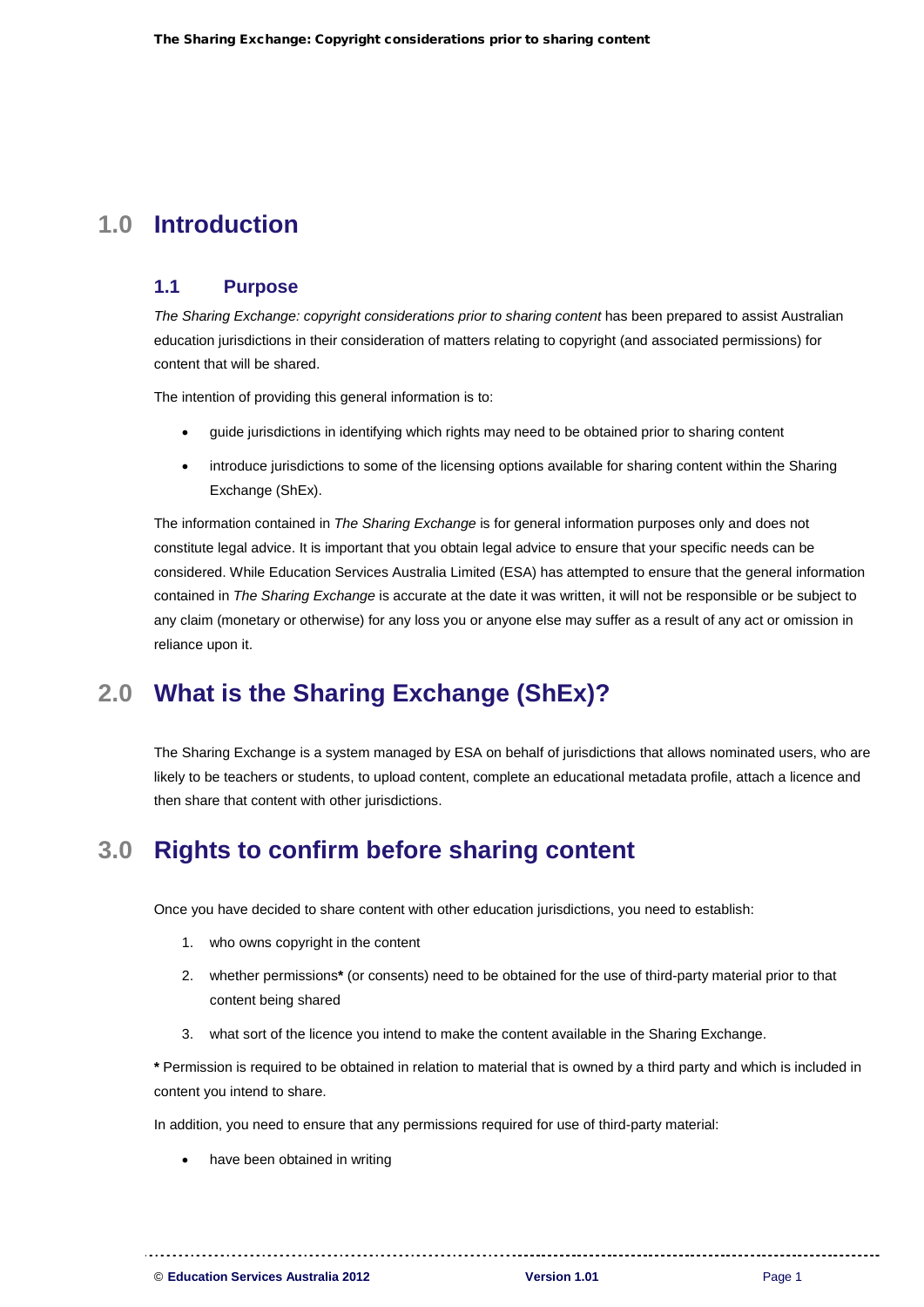• permit sharing the third-party material in the Sharing Exchange under the terms of the licence you have selected.

# <span id="page-4-0"></span>**3.1 Ownership of copyright**

If the content in question is material that your jurisdiction created 'from scratch', you should still confirm copyright ownership. If the material was created by authors, illustrators or developers who are not employees of your jurisdiction, then you need to ensure the copyright has been assigned or licensed in a manner that allows the proposed sharing of the material in the Sharing Exchange.

### <span id="page-4-1"></span>**3.2 Obtaining permissions for teacher and student material**

If teacher and/or student material is incorporated within the content that you intend to share, you need to confirm that you have the necessary permissions in place before proceeding.

#### **Where a teacher contributes material that:**

- 1. has been created entirely by the teacher during work time, then that material is likely to be owned by their employer. If their employer is the state education jurisdiction that intends to share the material on the Sharing Exchange, then you do not need to obtain from the teacher permission for use
- 2. contains items (for example photographs) that were created by the teacher in their private time, then you need to seek written permission from the teacher to permit sharing of their material in the Sharing Exchange
- 3. does not indicate that third-party material has been included (for example there are no attributions or acknowledgements) but some items appear to be owned by a third party, then check with the teacher as to the source of the material and seek permissions if required
- 4. contains third-party material, then seek relevant permissions for use in the Sharing Exchange.

#### **Where a student contributes material that:**

- 1. has been created entirely by the student, then the material is owned by the student. Students own copyright in the materials they create. You need to obtain permission in writing from the student's parents or guardians (if the student is a minor) before proceeding with sharing such material. Note: some schools have procedures for obtaining copyright permissions from parents up-front for material created by the student during the school year that may cover your intended use
- 2. contains third-party material, then seek relevant permissions for use in the Sharing Exchange.

#### <span id="page-4-2"></span>**3.2.1 Photographs of students**

If photographs of students are included in the content that you intend to share, you need to obtain consent in writing from the student's parents or guardians (if the student is a minor) before proceeding.

# <span id="page-4-3"></span>**3.3 Obtaining permissions for use of third-party material**

In addition to ensuring that you have signed assignments or licences with all non-employee creators of new content and that permissions or consents have been obtained for relevant teacher and student material or images, you need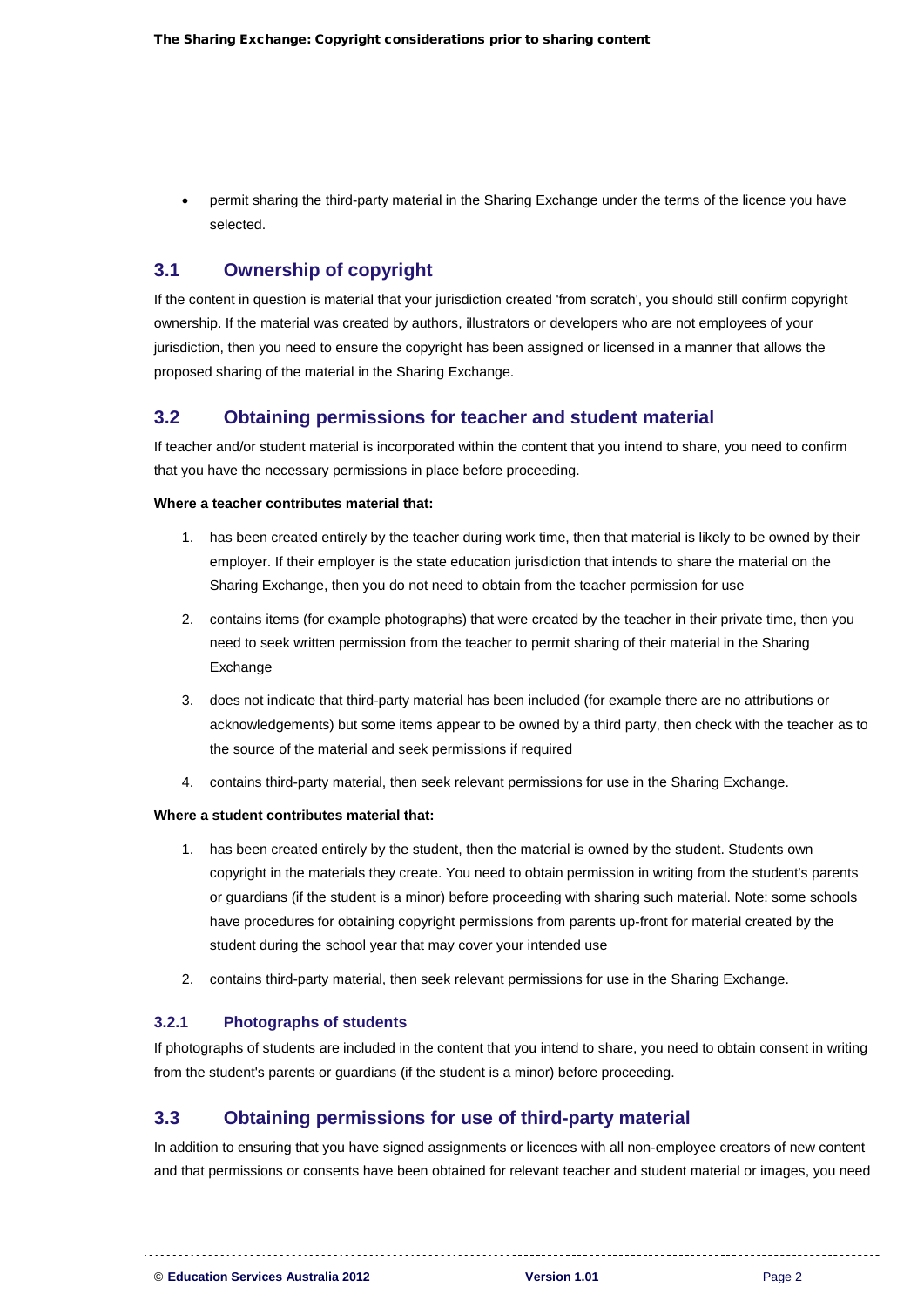to consider whether any **other** copyright material has been included in the content you intend to share. Other copyright material may include text excerpts, illustrative material, sound files, video, and any other media sourced from other third-party creators.

While creating and owning all copyright in all material included in your publication means you do not need to obtain permission for use, including quality, unique pre-existing material from other sources can be a valuable addition to your content. It is recommended to include a pre-publication review of the content in the early stages in your publishing process to ensure that any embedded third-party copyright material is identified and acknowledged.

Sometimes it is assumed incorrectly that material like ClipArt graphics and screenshots of content in websites do not need to be dealt with as third-party material. For this reason you may instigate a requirement that any item that has not been created by the author 'from scratch' is drawn to your attention at the earliest stage possible to ensure that permission, if necessary, is obtained prior to publication.

Unless the material is out of copyright or an exception applies, you need to obtain permission from the copyright owner. For guidelines on whether copyright has expired or not, refer to the information sheet 'Duration of copyright' on the [Australian Copyright Council's website](http://www.copyright.org.au/)  $\mathbb{R}$ . It is important that you obtain all permissions in writing with a signature.

If you choose to rely on statutory licences**\*** to reproduce third-party copyright material, doing so exposes your jurisdiction and other jurisdictions to payment of ongoing licence fees to collecting societies. The alternative of obtaining permission directly from the copyright holder for the material to be used for Australian non-commercial educational purposes means that you can ensure that use of the material will not be subject to ongoing costs. Further, you may be able to obtain the copyright holder's permission for more activities than the statutory licences permit resulting in more scope for use of the content.

**\*** The Copyright Act provides education institutions with a statutory licence (the right) to do certain things without seeking permission directly from the copyright owner. Part VA of the Act allows educational institutions to record and use TV and radio programs for educational purposes, provided they have given a remuneration notice to Screenrights. Part VB allows educational institutions to copy and communicate non-AV material – such as text, still image and notated music – for educational purposes, provided they have given a remuneration notice to Copyright Agency Limited. Under these statutory licences, education institutions are required to pay remunerat ion to the relevant collecting society.

### <span id="page-5-0"></span>**3.4 Moral rights**

An individual creator of material (whether or not they own copyright) has rights called 'moral rights', which are the rights granted to a creator to:

be attributed as the creator of their work

- take action if their work is falsely attributed as being someone else's work or is altered by someone else but attributed as if it were unaltered
- take action if their work is distorted or treated in a way that is prejudicial to their honour or reputation.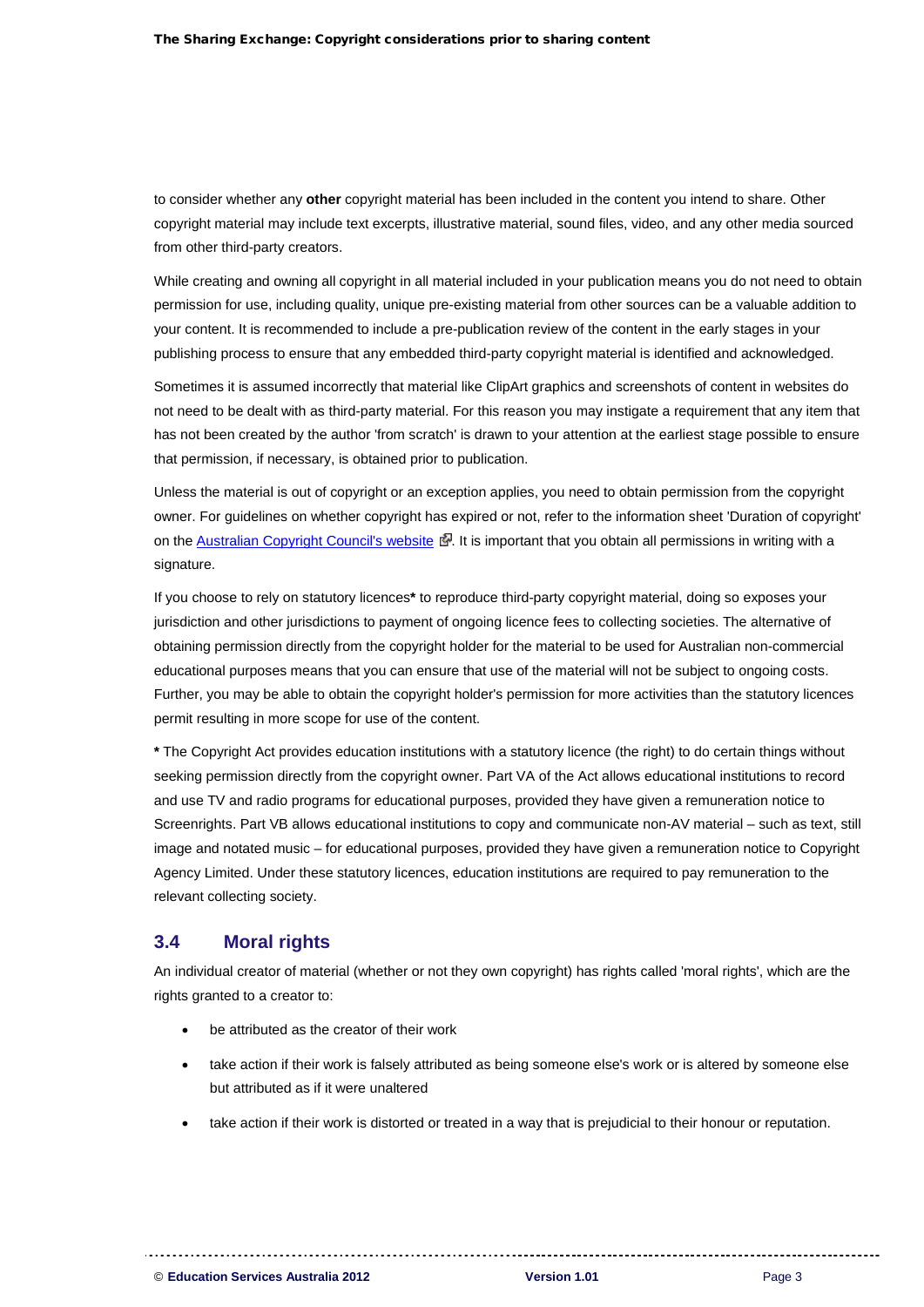If a creator of third-party material is not attributed within content you intend to share or their material is used in different contexts to that originally indicated by the creator, in addition to obtaining permission from the copyright holder, you should obtain consent from the creator to not attribute or to use their work in different contexts.

# <span id="page-6-0"></span>**4.0 Preparing a permissions letter for licensing third-party material**

Once you have ascertained that there is third-party copyright material that requires permission, you need to prepare a letter to be used for contacting copyright owners in order

to request permission. Or, you may need to confirm that the letter generally used for this purpose seeks all required rights.

At a minimum, the permissions letter that you prepare for contacting copyright holders should include:

- a clear description of the copyright material that you wish to reproduce
- an accurate statement regarding the intended use of the material**\***.

**\*** If you are unsure of what use you intend to make of the copyright material or which licence you intend to distribute the content under, please refer to the section 4.1 'How will the material be used?'.

It is helpful to include a form which the copyright holder can sign and return to you in order to secure permission in a format that can then be scanned and stored in a copyright management database.

If you are preparing a permission form, you could also include space for the copyright owner to nominate any additional details (if applicable to the permissions request) and any special conditions, licence fees, duration that may apply and any acknowledgement requirements.

# <span id="page-6-1"></span>**4.1 How will the material be used?**

Determine what licence will be associated with the content when it is shared via the Sharing Exchange, that is, what will you allow users to do with the content. Refer to section 5 for information about the types of licences that are available.

#### <span id="page-6-2"></span>**4.1.1 Who will you share the content with?**

Determine your intended audience. Do you intend to share the content with all Australian education jurisdictions?

It is worth noting that the experience of ESA is that often copyright holders will grant permission for national noncommercial educational use. However, there tends to be a steep increase in the licence fee that is payable when a worldwide licence is sought or one that is sought for commercial purposes.

#### <span id="page-6-3"></span>**4.1.2 What can users to do with the content?**

The answer to this question needs to consider both the content created by your jurisdiction and any third-party material that is included with this content.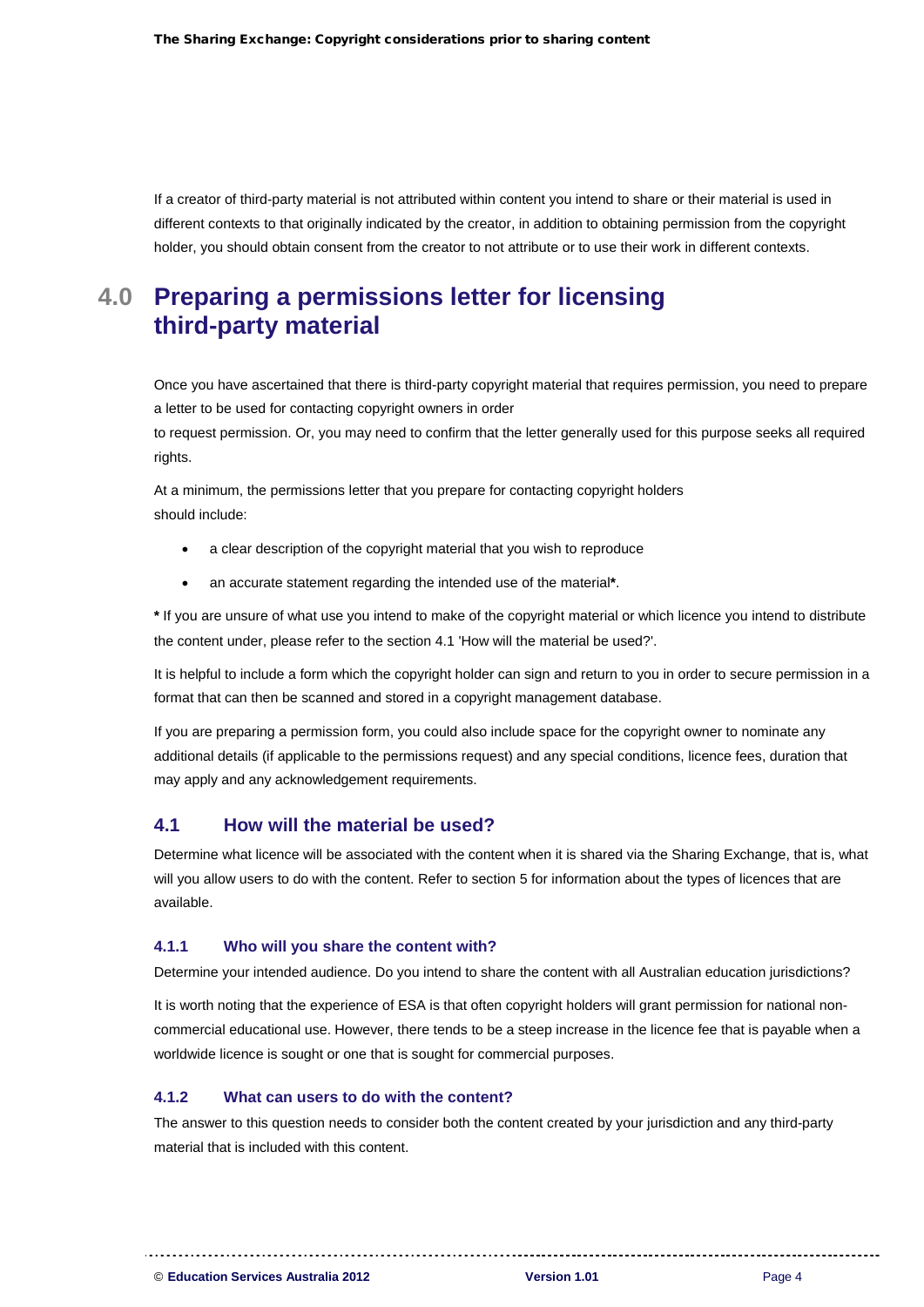As you will be contributing content to the Sharing Exchange, we can assume you intend to share the material for non-commercial educational purposes.

You could allow users to:

- copy the content
- communicate the content to the public (for example by putting the content on a public website)
- modify and/or adapt the content (for example zooming in or out, cropping, changing colours).

#### 4.1.2.1 **Types of modifications to content**

Do you want your material to be used in any manner or do you need to prohibit, for example, modifications being made (perhaps due to a restriction imposed by a third-party copyright holder)? The facility for teachers to actively interact with the content by making alterations for educational purposes is often preferred, particularly by those teachers who are preparing content for areas like Media Studies. However, you may find that some third-party copyright holders are not willing to grant permission for their work to be modified. This can arise with works that are fine art or Indigenous cultural materials, where for reasons of integrity, the copyright holder may require that the work always appears in its original form.

Sometimes third-party copyright holders grant permission for their material to be modified in an educational context when you describe to them what this may entail. It can assist to describe practical classroom scenarios, such as where a teacher crops and enlarges a detail of an artwork to focus on a painting technique employed by the artist. You may be able to think of other scenarios, perhaps some involving technology like interactive whiteboards, which equip teachers and students with tools to alter copyright material.

What about remixing? Can users actively engage with your material by re-contextualising and blending your material as a derivative work? Would you allow students or teachers to include the work in a fresh context for the purposes of education?

Would you like any 'derivatives' that are made to be shared back? If you are thinking about making sharing a requirement of your licence, consider what process you would like licensees to adopt in order to fulfil this condition. You should communicate these steps when your content is shared.

Are users free to share your material and any derivative works with others? Do you want others authorising a third party to perform certain acts (known as sublicensing)?

You may choose to describe for the sake of clarity what users are expressly **not** permitted to do.

### <span id="page-7-0"></span>**4.2 What period of time can the content be used for?**

You may wish to define how long the material can be used – indefinitely or for a specific duration.

While not all third-party copyright holders license their material for an indefinite period, you could seek this in the first instance. For digital content, placing a time limit on the period of use can be difficult in practical terms for the recipient jurisdiction to manage. Pragmatically though, for some content you may end up needing to negotiate a licence duration that works for all copyright holders involved (and as a consequence you would need to communicate this expiry date when the content is licensed in the Sharing Exchange).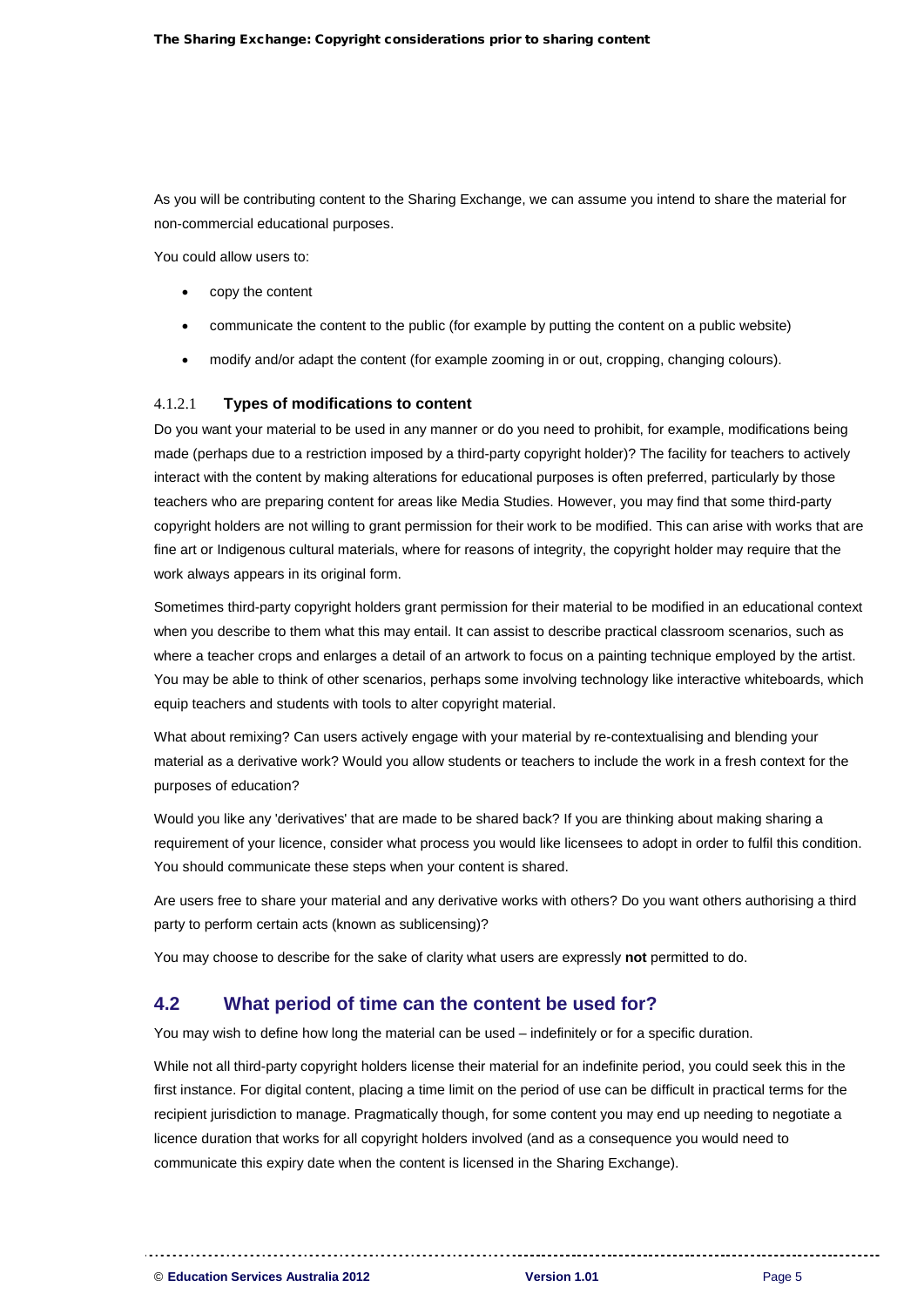If you find that a specific period of use needs to be set, consider how long the resource is likely to be relevant to educators for and whether there is anything else influencing the likely period of use, such as the shelf-life of any software required to use the resource.

# <span id="page-8-0"></span>**4.3 Do you have any specific acknowledgement requirements?**

Do you require that your material always be accompanied by an acknowledgement or attribution? If so, do you have any specific requirements regarding the acknowledgement that appears? Often this accounts for the copyright holder/s and author/s as a minimum, but you may wish to also seek citation of the resource's title and its unique identifier.

The Copyright Act requires authors to be credited when their material is reproduced. Unless you have obtained valid consents from authors **not to do so**, you will need to ensure that these attributions appear. For further information, refer to the information sheet 'Moral rights' on the [Australian Copyright Council's website](http://www.copyright.org.au/) E. Recipients of your content also need to retain these attributions whenever they use the work and ensure that they deal with the material in a manner that does not infringe any other of the author's moral rights.

If you are considering applying a Creative Commons or AEShareNet licence to content in the Sharing Exchange, users are required to cite the specific licence the work is made available under and, if derivative works are permitted, often they are required to acknowledge this (for example 'This is a Maori translation of the [original work] by [author].'

If you choose to apply a licence such as Creative Commons or AEShareNet to content that you wish to share in the Sharing Exchange, you must also consider if the content contains any third-party material and if that third-party material can be shared under such a licence.

# <span id="page-8-1"></span>**5.0 Choosing an appropriate licence in the Sharing Exchange**

After you have obtained all necessary rights and permissions to facilitate sharing your content in the Sharing Exchange, you need to communicate what terms of use are offered by selecting or creating a licence.

There are several licensing options available. You can:

- create a custom licence, for example an agreement that your jurisdiction has prepared
- use the Sharing Exchange licence (with or without special conditions applied) that was developed by ESA, or
- adopt a Creative Commons or AEShareNet licence.

**Important:** Before applying a licence, make sure you check that you have obtained all necessary rights and consents from third-party copyright owners.

In addition to selecting an appropriate licence in the system, you are also prompted to associate *Conditions of Use*  with the content. The intention of providing Conditions of Use with content is to express the licence terms in plain English for your intended users, who are likely to be teachers or students.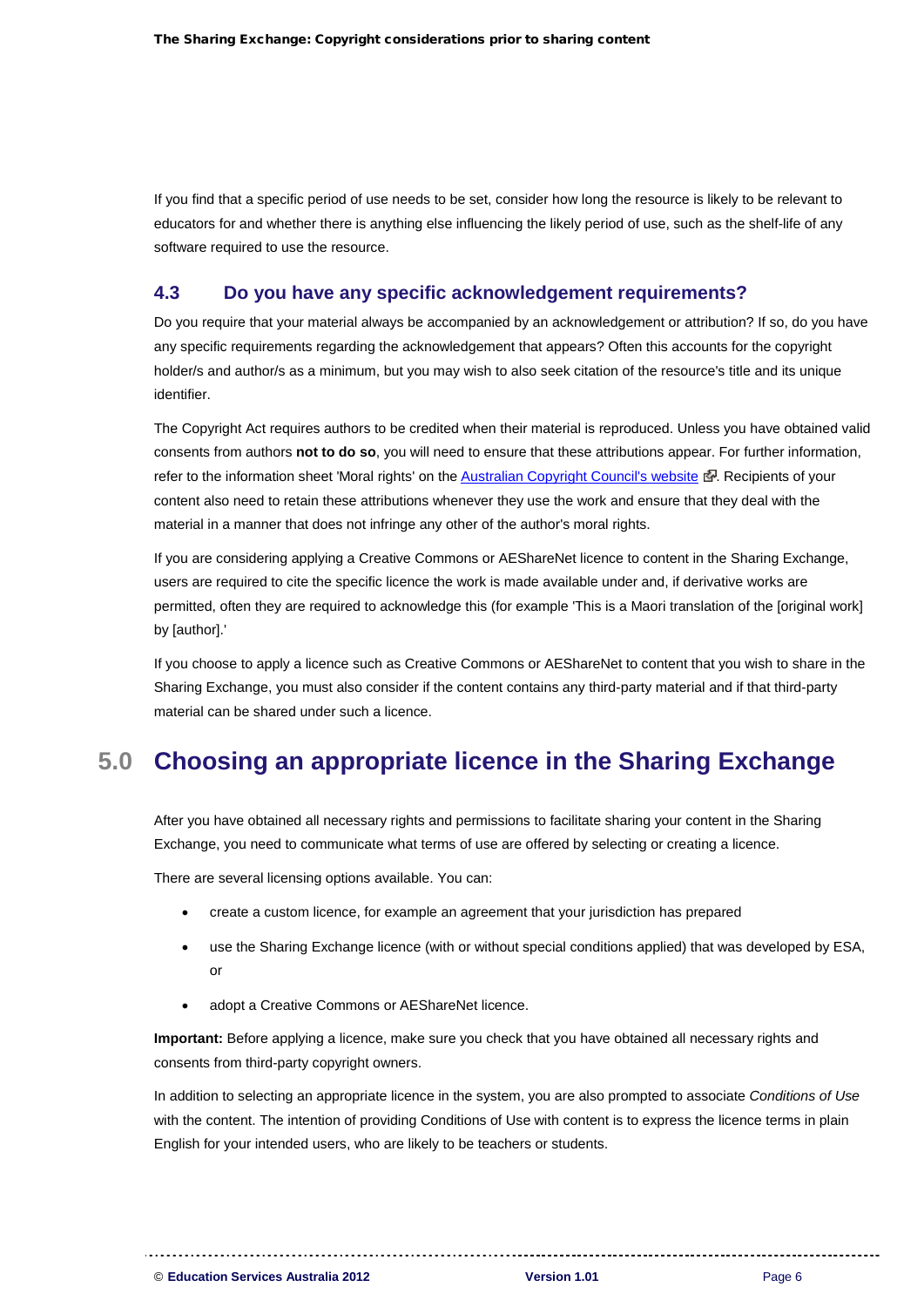# <span id="page-9-0"></span>**5.1 Creating a custom licence**

In the Sharing Exchange there are no limitations placed upon the type of licence agreement that you can associate with your content. While there is the opportunity to choose an existing licence such as the Sharing Exchange licence or one from Creative Commons or AEShareNET, you could also choose to create a licence record of your own, that is, a 'custom licence'.

If you are taking this approach, you need to create a document and then upload it to the Sharing Exchange. When creating the new licence record in the Sharing Exchange, you will be prompted to record a few basic pieces of information in relation to the licence, for example the duration of the licence.

# <span id="page-9-1"></span>**5.2 The Sharing Exchange licence**

The Sharing Exchange licence, which is offered as the default licence in the system, grants users a royalty free licence to use the content for non-commercial educational purposes in Australia. When this licence is used, jurisdictions and their schools are permitted to copy, download, communicate and display the content. Importantly, when copying occurs no payments need to be made to a copyright collecting society such as Copyright Agency Limited.

Content that is licensed under the standard Sharing Exchange licence cannot be modified or published to a public website. If you would like to permit such uses, you could still choose the Sharing Exchange licence and apply variations.

The Sharing Exchange licence has been structured so that you can vary the terms of the licence by including further text that allows you to add to or amend the licence. For example, if you would like to permit modifications, you could state as a variation 'Users are permitted to make modifications and adaptations'. Or you might agree to your content being used for **any** educational purpose, not simply non-commercial educational purposes. Again, in this circumstance, you could prepare a variation that clarifies this usage.

If you would like to vary the licence by applying special conditions, you can obtain further information by referring to *A guide to applying special conditions to the standard Sharing Exchange licence*. Contact the Acting Copyright and Permissions Manager at ESA for more information about how to obtain the document.

In choosing a licence that you consider relevant to your content, it is worth keeping in mind that an objective of the Sharing Exchange is to enable sharing of content between jurisdictions resulting in better use of resources, less duplication of educational material and

a larger pool of quality educational content.

# <span id="page-9-2"></span>**5.3 Adopting a Creative Commons or AEShareNet licence**

Creative Commons and AEShareNet instant licences can be applied by anyone and are free to apply. It is essential that you understand how the licences work before applying them because once applied you cannot stop people using the material if they received the content under the terms of such a licence.

Before applying any of these licences you also need to be certain that you own the all the copyright in the content or have obtained all permissions from third-party copyright holders to permit you to offer out their content under the terms of the relevant licence.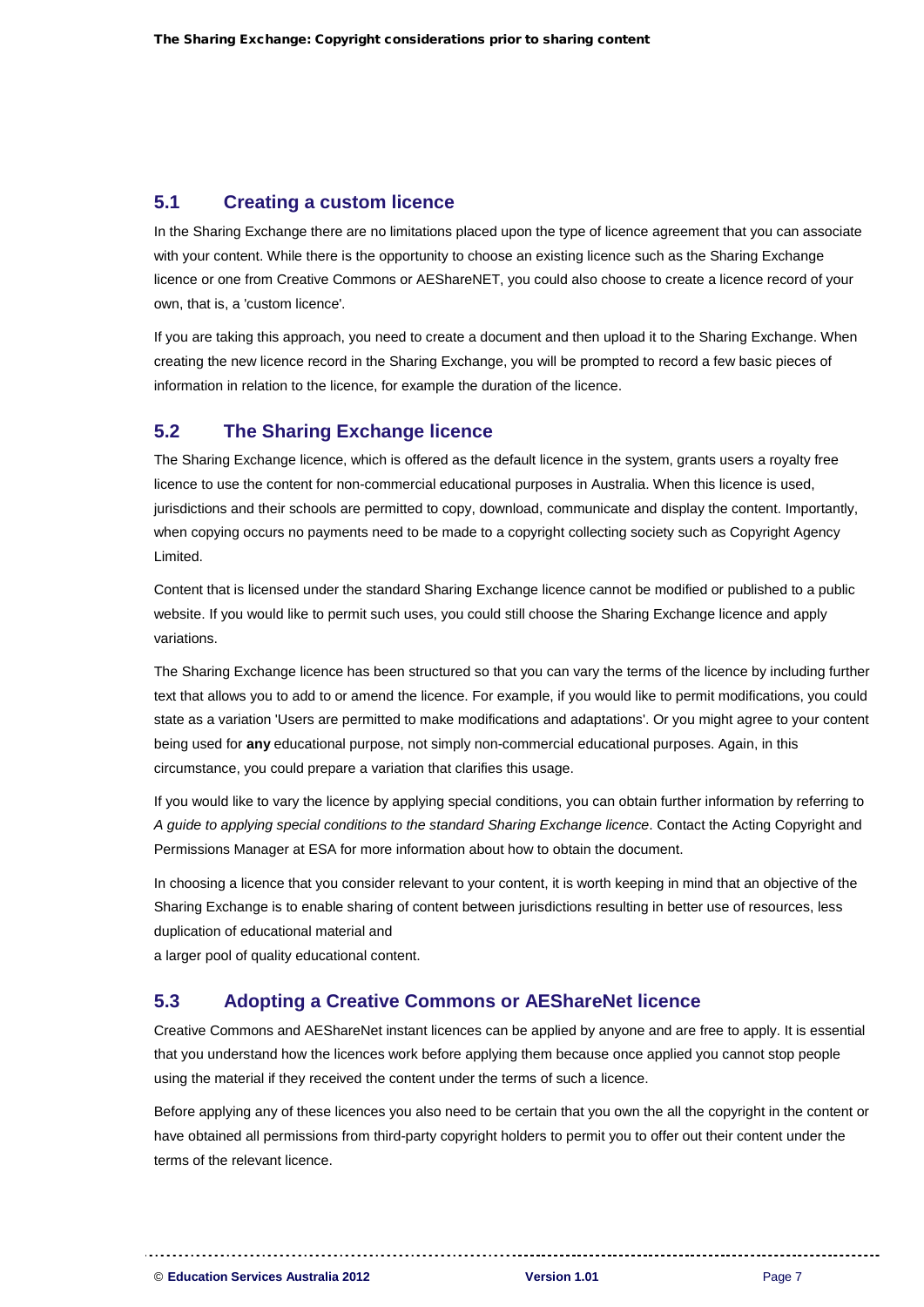A core principle of these licences is they provide a simple, standardised way to grant permissions for copyright works. The 'marks' allow you to clearly label and communicate to users the scope of the licence you are providing them in a manner that is increasingly recognised by members of the public.

#### <span id="page-10-0"></span>**5.3.1 Creative Commons licences**

Access Creative Commons licences at the [Creative Commons website](http://creativecommons.org/license) &.

These licences can be appropriate if you, and all relevant third-party copyright holders, wish to make the material available in perpetuity to the general public. You can't limit the audience, such as to Australian educational users only. Creative Commons licences attach to the work and authorise everyone who comes in contact with the work to use the work in a manner consistent with the licence.

The Creative Commons licences can be offered by any copyright owner by attaching the relevant mark to material they own.

The licences are expressed in three different formats:

- the Commons Deed (human-readable code)
- the Legal Code (lawyer-readable code)
- the metadata (machine readable code).

If you are considering using Creative Commons licences, we recommend you visit the [Creative Commons wiki](http://wiki.creativecommons.org/Before_Licensing) & where there is a list of items to think about for those new to Creative Commons licensing.

Once you are confident that you understand how Creative Commons licences operate, you can use an [online tool](http://creativecommons.org/choose)  [with links to view explanations](http://creativecommons.org/choose)  $\mathbb{F}$  for all Creative Commons licences to help you select the right licence.

Some of the Creative Commons licences are profiled in the table. This is not an exhaustive summary and you should visit [Creative Commons Australia website](http://creativecommons.org.au/) to find out more about the range of licences available.

| <b>Creative Commons licences</b>     |                                                                    |                                                                                                                                                                                                                                                                                                                     |  |  |  |  |  |
|--------------------------------------|--------------------------------------------------------------------|---------------------------------------------------------------------------------------------------------------------------------------------------------------------------------------------------------------------------------------------------------------------------------------------------------------------|--|--|--|--|--|
| Licence mark                         | <b>Link to licence</b>                                             | <b>Description</b>                                                                                                                                                                                                                                                                                                  |  |  |  |  |  |
| Attribution                          | <b>Attribution 3.0 Unported</b><br>(CC BY 3.0) F                   | This is the broadest of the Creative<br>Commons licences in terms of what others<br>can do with the work. It lets others do<br>anything they wish with the work, including<br>copying, distributing, remixing and building<br>upon it, even for commercial purposes, as<br>long as they credit the original author. |  |  |  |  |  |
| SA<br><b>Attribution Share Alike</b> | <b>Attribution-ShareAlike 3.0</b><br>Unported (CC BY-SA 3.0)<br>Ř. | This licence is often compared to copyleft<br>Free/Libre Open Source Software (FLOSS)<br>licences. It lets others remix, distribute and<br>build upon the work even for commercial                                                                                                                                  |  |  |  |  |  |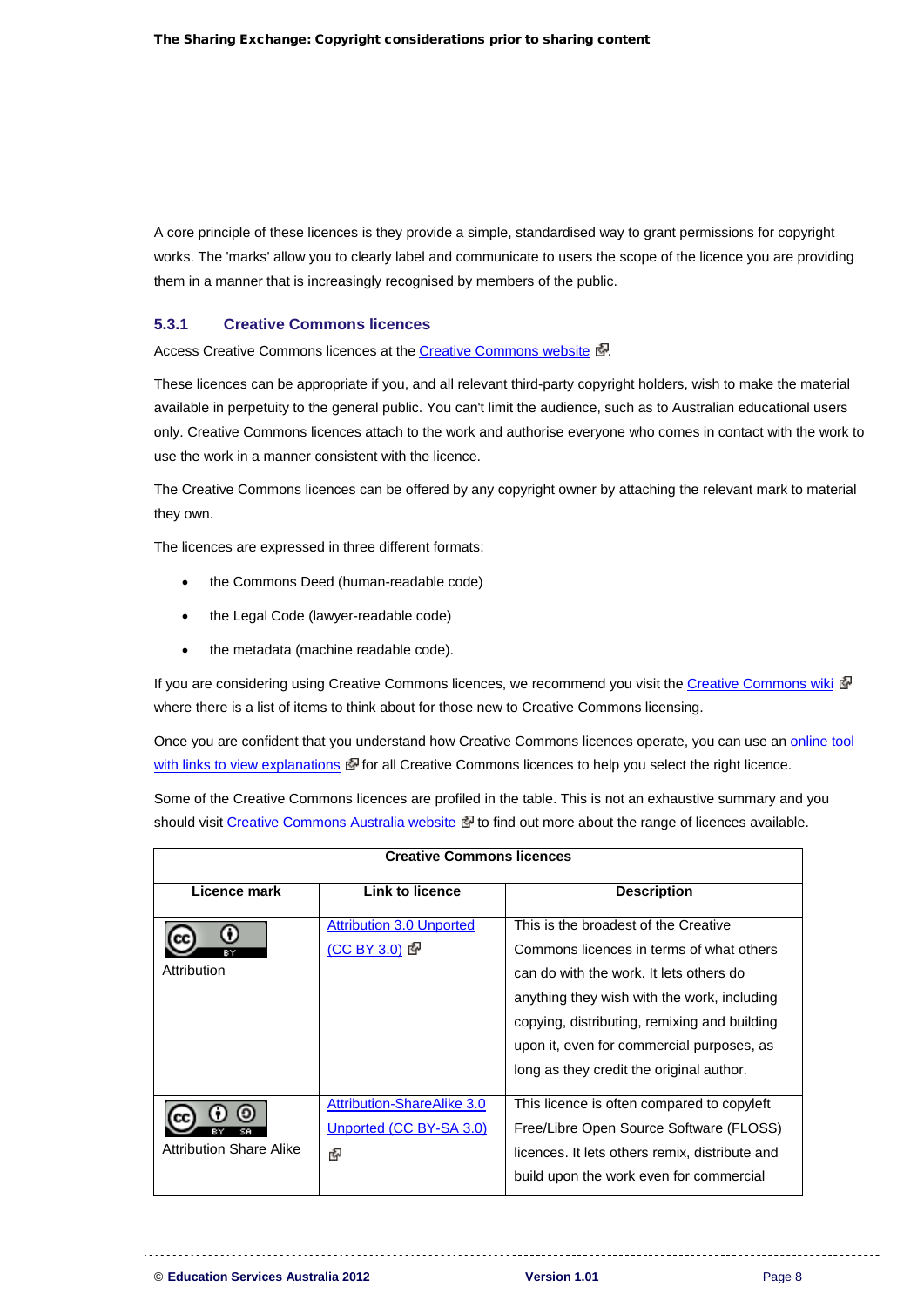|                         |                                 | purposes, as long as they credit the original |
|-------------------------|---------------------------------|-----------------------------------------------|
|                         |                                 | author and license any derivative works       |
|                         |                                 | under identical terms. All new works based    |
|                         |                                 | on the original work must carry the same      |
|                         |                                 | licence, so any derivatives must also allow   |
|                         |                                 | commercial use and share alike remixing.      |
|                         | <b>Attribution-</b>             | This is the most restrictive of the core      |
|                         | <b>NonCommercial-NoDerivs</b>   | Creative Commons licences. It allows a work   |
| <b>Attribution Non-</b> | 3.0 Unported (CC BY-NC-         | to be copied and shared with others, but only |
| commercial              | ND 3.0                          | in its original form, for non-commercial      |
| No Derivative Works     |                                 | purposes and where credit is provided to the  |
|                         |                                 | original author.                              |
|                         |                                 |                                               |
|                         | <b>Attribution-NoDerivs 3.0</b> | This licence allows use of a work in its      |
| ND                      | Unported (CC BY-ND 3.0)         | current form for both commercial and non-     |
| Attribution             | र्दैन                           | commercial purposes, as long as it is not     |
| No Derivative Works     |                                 | changed in any way or used to make            |
|                         |                                 | derivative works, and credit is given to the  |
|                         |                                 | original author.                              |
|                         |                                 |                                               |

### <span id="page-11-0"></span>**5.3.2 AEShareNet licences**

Access AEShareNet licences at the **AEShareNet licences website** &.

These licences are specifically for content relevant to learning and teaching, and have been developed from an Australian perspective.

As with Creative Commons licences, the AEShareNet instant licences can be offered by any copyright owner by attaching the relevant mark to material they own. The material can then be used by anyone subject to the conditions of the licence. No transaction is required. The material can simply be used once the mark is applied to the content.

AEShareNet also provides licence mechanisms for cost-recovery approaches, as well as options for obtaining a return on investment. An overview of the AEShareNet licence options can be viewed on the **AEShareNet Core** [Business website](http://www.aesharenet.com.au/CoreBusiness) &.

Some of the AEShareNet licences are profiled in the table. This is not an exhaustive summary and you should visit the [AEShareNet website](http://www.aesharenet.com.au/)  $\mathbb{F}$  to find out more about the range of licences available.

--------------------------------------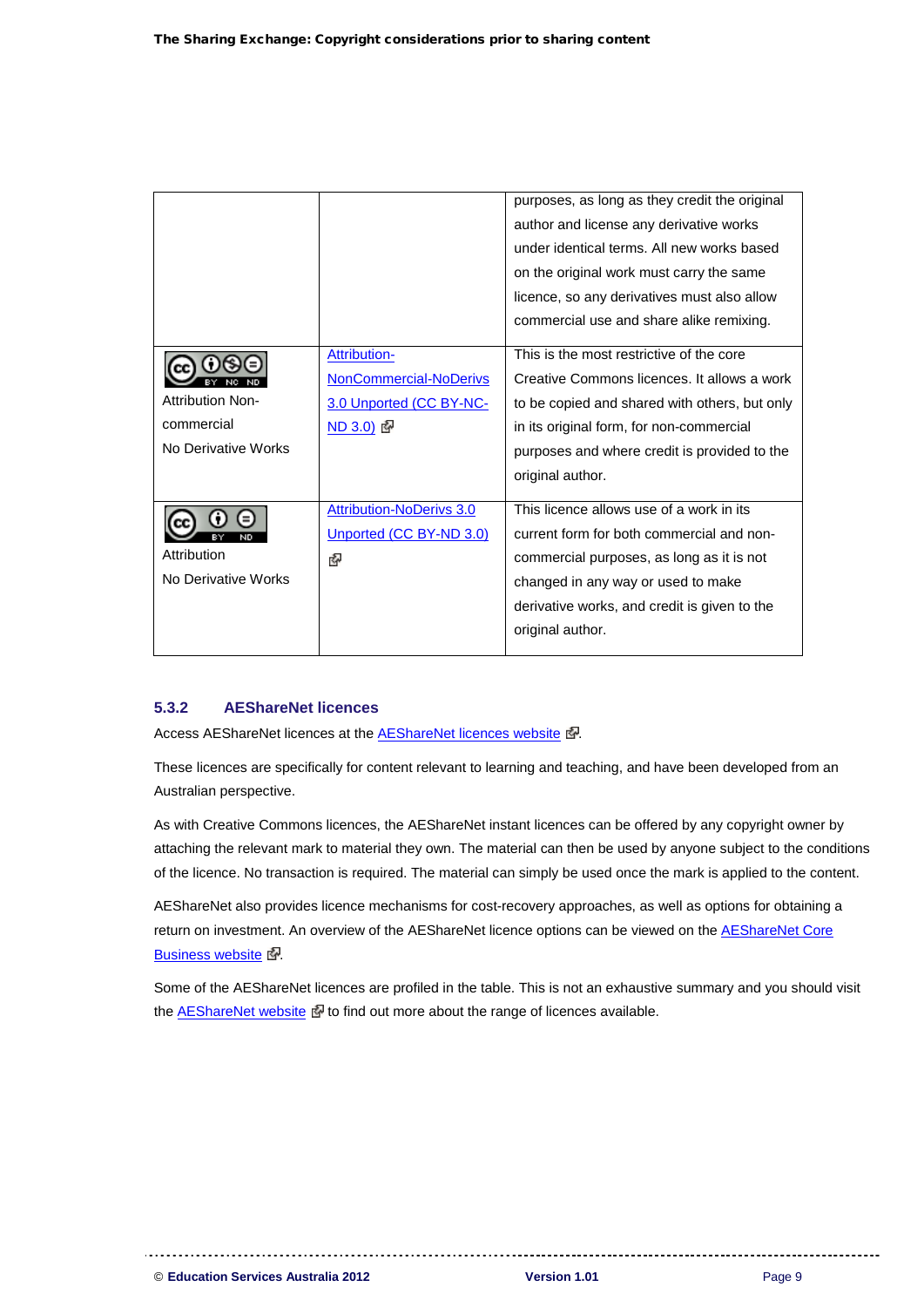| <b>AEShareNet licences</b>                                                                         |                                            |                                                                                                                                                                                                                                                                                                                                                                                                                                                                                                                    |  |  |
|----------------------------------------------------------------------------------------------------|--------------------------------------------|--------------------------------------------------------------------------------------------------------------------------------------------------------------------------------------------------------------------------------------------------------------------------------------------------------------------------------------------------------------------------------------------------------------------------------------------------------------------------------------------------------------------|--|--|
| Licence mark                                                                                       | <b>Link to licence</b>                     | <b>Description</b>                                                                                                                                                                                                                                                                                                                                                                                                                                                                                                 |  |  |
| <b>OREE FOR EDUCATION</b><br>www.aesharenet.com.au/FfE2/<br><b>FOE</b><br>FfE - Free for Education | http://www.aesharenet.com.au<br>/FfE       | Material carrying this mark may be<br>freely used and copied for educational<br>purposes. It cannot be supplied to the<br>public.Special conditions can be<br>applied to this licence. The copyright<br>owner may add additional (more<br>restrictive) conditions of the licence by<br>inclusion in the metadata. Licensees<br>must then comply with any added<br>conditions restricting the usual scope of<br>the licence.                                                                                        |  |  |
| AE hareNet <b>□</b><br>U - Unlocked Content                                                        | http://www.aesharenet.com.au<br><u>/U4</u> | This licence permits material to be<br>freely copied, adapted and used by<br>anyone. Exact copies must retain the<br>owners' copyright statement and the<br>AEShareNet-U mark. However,<br>enhancements may only carry the<br>licensee's copyright statement. This<br>licence is intended for use where the<br>original owner does not require<br>acknowledgement in further<br>modifications and can be used, for<br>example, for professional development<br>materials to be adapted for the users<br>own needs. |  |  |
| WHARE AND RETURN<br><b>AE<i>hareNet</i> S</b><br>S - Share and Return                              | http://www.aesharenet.com.au<br><u>/s4</u> | Material licensed under this mark may<br>be used and enhanced by anyone free<br>of charge but copyright in published<br>modifications lies with the original<br>owner (so there is only one licensor<br>who can then maintain the material).                                                                                                                                                                                                                                                                       |  |  |
| AE ShareNet <b>PRESERVE INTEGRITY</b><br>P - Preserve Integrity                                    | http://www.aesharenet.com.au<br>/pd        | This licence makes the material<br>available to be freely copied but may<br>not be modified and must retain the<br>owner's copyright notice. AEShareNet                                                                                                                                                                                                                                                                                                                                                            |  |  |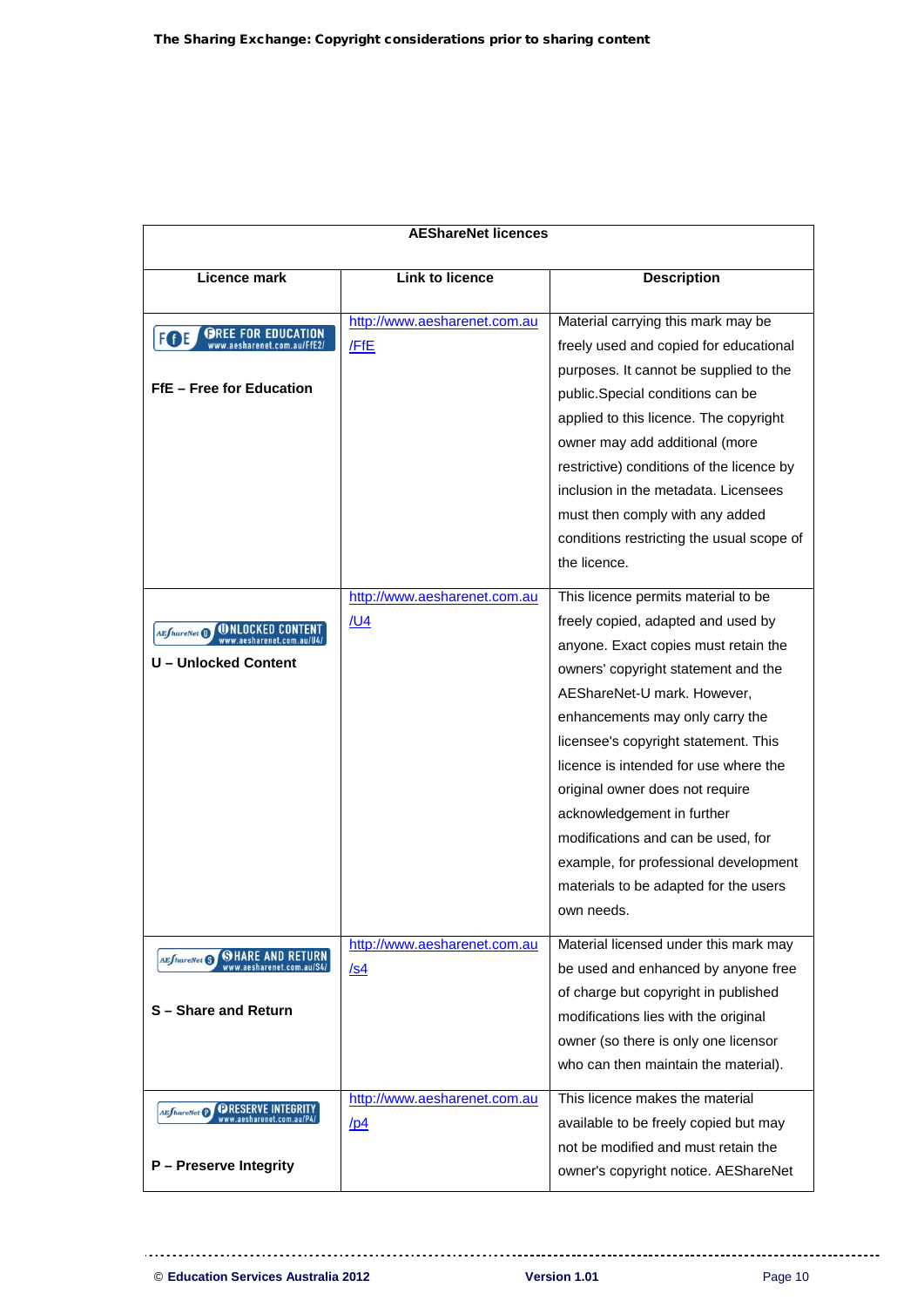| <b>AEShareNet licences</b> |                 |                                         |  |  |  |  |
|----------------------------|-----------------|-----------------------------------------|--|--|--|--|
| Licence mark               | Link to licence | <b>Description</b>                      |  |  |  |  |
|                            |                 | suggests the use of this licence for    |  |  |  |  |
|                            |                 | materials such as curriculum            |  |  |  |  |
|                            |                 | documents, research reports and         |  |  |  |  |
|                            |                 | statistical information. According to   |  |  |  |  |
|                            |                 | AEShareNet it is suitable when material |  |  |  |  |
|                            |                 | needs to be widely accessible but       |  |  |  |  |
|                            |                 | requires a single authoritative source. |  |  |  |  |
|                            |                 |                                         |  |  |  |  |

# <span id="page-13-0"></span>**6.0 National Educational Access Licence for Schools ( NEALS)**

NEALS is an agreement between the Commonwealth Department of Education, Employment and Workplace Relations (DEEWR), the state and territory education departments, and the Catholic and independent school sectors that allows schools to copy and communicate material from each other's websites and publications for educational use, free of charge.

With the exception of films and sound recordings, all material published by member schools, education departments, associations and dioceses (educational bodies) for educational purposes is automatically covered by NEALS unless expressly excluded. To find out more about NEALS, access the **Smartcopying website &**.

#### <span id="page-13-1"></span>**7.0 Copyright and permissions checklist**

This checklist provides a quick reference for jurisdictions that intend to share content via the Sharing Exchange. It summarises the main copyright and permissions issues that need to be dealt with, as identified in the *Sharing Exchange: copyright considerations prior to sharing content*.

#### **1. Confirm copyright ownership and establish whether there are any additional permissions to obtain.**

At the outset, you will need to identify whether copyright will be wholly owned by your jurisdiction and if so, ensure all agreements are in place to that effect. You also need to ascertain whether there is any material included from other copyright owners, including students, which requires copyright clearance.

**2. Begin by scoping the licence that you plan to offer when the content is shared so that you can ensure all necessary rights will be secured.**

The following questions may provide a basis for helping you choose the right licence or, alternatively, assist with preparation of your own custom licence:

• Who will you share the content with?

© **Education Services Australia 2012 Version 1.01** Page 11